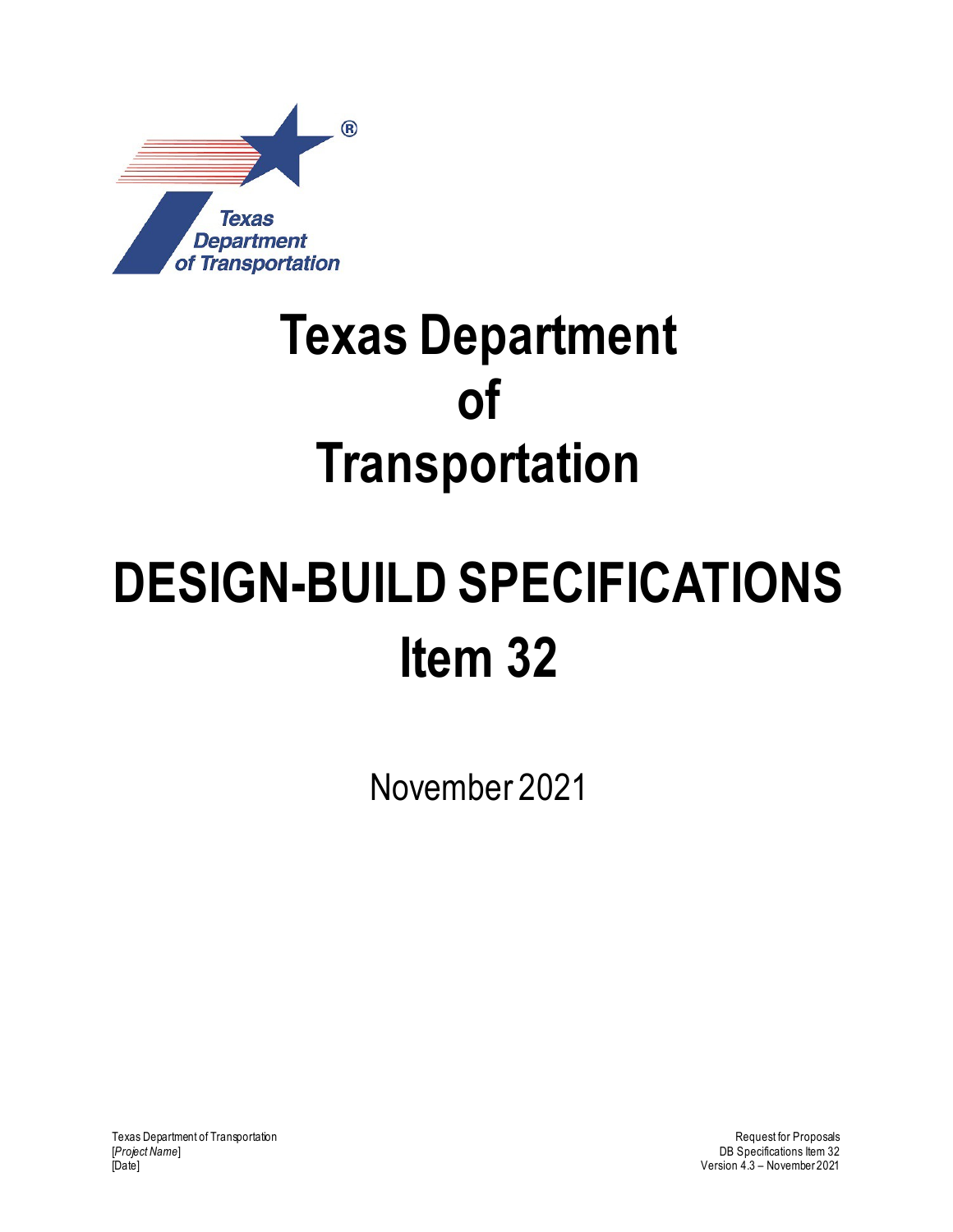### **Item 32 Performance Warranty**



32

[*This Item 32 is used when TxDOT requires a five-year Performance Warranty as provided in Section 2.1.4 of the Design-Build Agreement (DBA). A five-year Performance Warranty cannot be used with a Capital Maintenance Agreement (CMA). Where a five-year Performance Warranty is used, DBA Exhibit 4 describes associated amendments to the General Conditions. When using a five-year Performance Warranty, the DBA also includes a one-year general Warranty (materials and workmanship) for all Elements of the Work per Section 3.8 of the General Conditions (as amended byDBA Exhibit 4).*]

#### 32.1 **General Requirements**

#### 32.1.1 General Warranty Obligation

Throughout the Warranty Term, Design-Build (DB) Contractor shall:

- Conduct Warranty inspections at the specified frequency within the Warranty Limits, providing TxDOT the opportunity to attend;
- Keep a record of all Warranty Defects either notified by TxDOT or identified from inspections and the status of repair;
- Respond within the specified periods to TxDOT notification of a Warranty Defect and request for a Warranty Action Plan;
- Perform Warranty Action for all Warranty Defects within the specified repair periods and in accordance with the Contract Documents and the approved Warranty Action Plan;
- Minimize delay and inconvenience to Users when performing Warranty Action;
- Minimize the risk of damage, disturbance, or destruction of third-party property during the performance of Warranty Action;
- Report to TxDOT on the status of Warranty Action; and
- Perform all other obligations identified in this Item 32 and the Contract Documents related to the Warranty.

#### 32.1.1 **Warranty Limits**

The Warranty Limits are provided in Exhibit 4, Appendix 2 to the DBA, based upon the TxDOT Schematic Design. DB Contractor shall prepare and submit updated Warranty Limits for TxDOT's approval no later than 60 days before Final Acceptance. Warranty Limits shall be consistent with the principles and extents shown in Exhibit 4, Appendix 2 to the DBA and consistent with DB Contractor's Final Design. As a condition to Final Acceptance, DB Contractor shall ensure that the Warranty Limits are correctly and clearly identified including the use of pavement markers approved by TxDOT where Warranty Limits are not otherwise clearly delineated. DB Contractor shall ensure that all markers are correctly positioned and visible as part of the Warranty annual inspection.

#### 32.2 **Authorized Representative**

Throughout the Warranty Term, DB Contractor shall nominate an individual as the Authorized Representative who is an employee of the DB Contractor and has the authority to respond to all contractual matters that may arise throughout the Warranty Term on behalf of the DB Contractor. The Authorized Representative's responsibilities shall include:

- Response to TxDOT communications and requests for Warranty Action;
- Ensuring that the Warranty Bond is in place;
- Ensuring appropriately qualified personnel from the DB Contractor are in attendance at Warranty Inspections;
- Where required by TxDOT, preparing a Warranty Action Plan for TxDOT's approval;
- Ensuring Warranty Action is performed in accordance with the approved Warranty Action Plan and the Contract Documents;
- Arranging for the prompt performance of Warranty Action within the prescribed repair periods;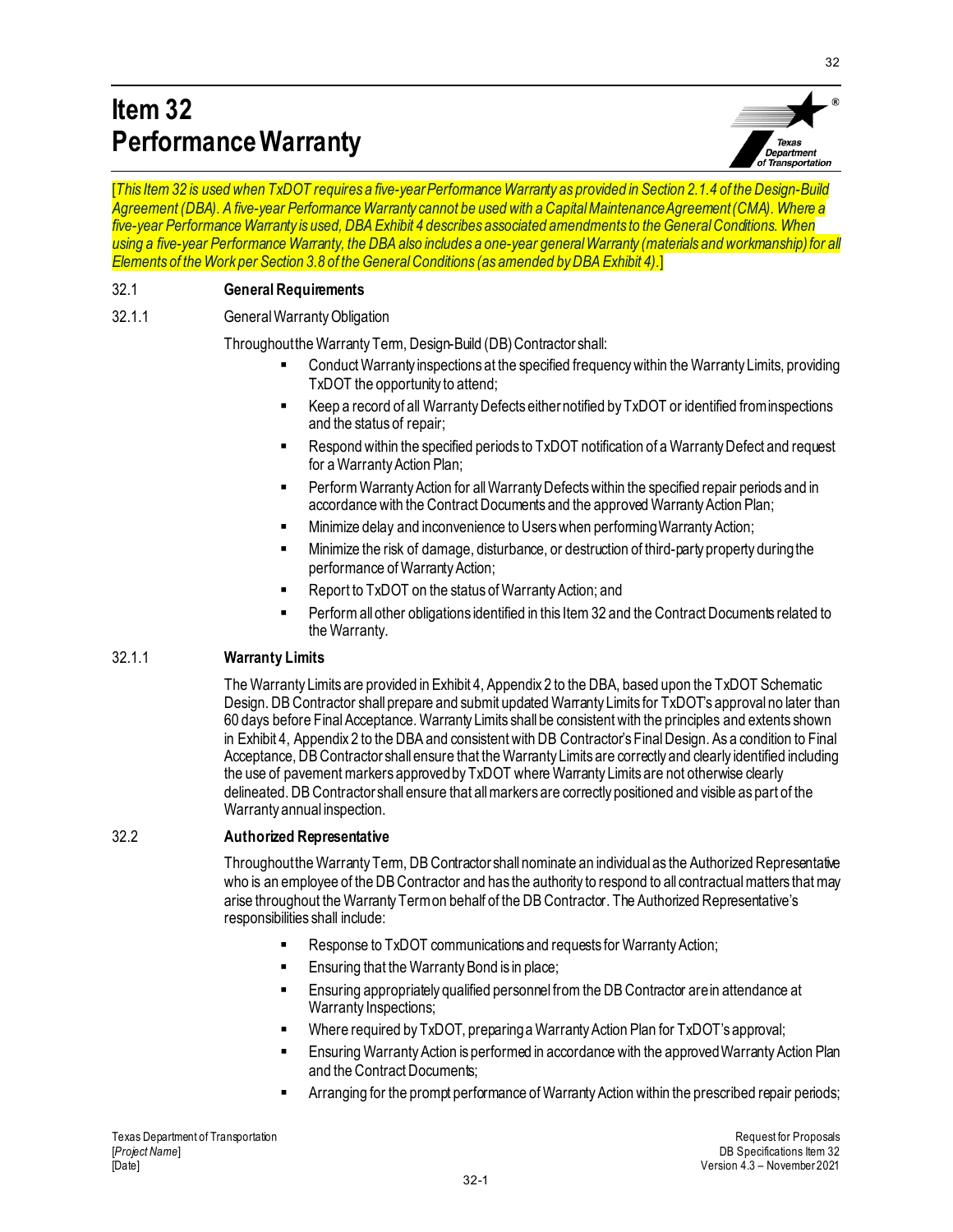- Preparation and timely submittal of required Warranty reports; and
- Maintenance of necessary insurances during the performance of Warranty Action.

DB Contractor shall provide no less than 60 days' notice of its intention to replace the Authorized Representative.

#### 32.3 **Performance Warranty Requirements**

#### 32.3.1 **Warranty Performance Sections**

The basis of all inspections and reporting of Warranty Defects shall be Warranty Performance Sections which shall be a maximum 0.1 miles in length. DB Contractor shall prepare drawings identifying the Warranty Performance Sections and shall submit and update these plans for TxDOT approvalwith the Warranty Limits drawings. DB Contractor shall use the applicable TxDOT reference marker system to define Warranty Performance Sections.

#### 32.3.2 **Warranty Performance and Measurement Table**

The Performance Warranty applies to the Performance Warranty Elements identified in Attachment 32-1 (Warranty Performance and Measurement Table).

The Warranty Performance and Measurement Table shows, for each Performance Warranty Element:

- A performance objective that each Performance Warranty Element is required to meet or exceed;
- The maximum permitted repair period for the completion of Warranty Action by DB Contractor;
- Inspection and measurement methods that DB Contractor shall use to determine compliance;
- Measurement records with specified performance thresholds defining when Warranty Action shall occur; and
- Minimum requirements for Warranty Action as further described in Section 32.5.

For each measurement record, the condition of the Performance Warranty Element shall meet or exceed the specified requirement, otherwise a Warranty Defect exists and DB Contractor shall perform Warranty Action. The repair period for the completion of Warranty Action shall commence upon the date and time DB Contractor was notified of the Warranty Defect or became aware through Warranty Inspections, whichever came first.

DB Contractor shall conduct permanent repair of a Warranty Defect within the repair period to restore the condition of a Performance Warranty Element such that: (a) the repair is consistent with the minimum corrective Warranty Action; (b) the repair meets the standard required for new construction; (c) the repair addresses the root cause of the Warranty Defect; and (d) upon completion of the repair the specified performance thresholds in the applicable measurement record are achieved.

#### 32.4 **Warranty Defect Recording, Investigationand Mitigation**

#### 32.4.1 **Records of Warranty Defects and Status**

DB Contractor shall identify, and record Warranty Defects through Warranty Inspections described in Section 32.6, and upon notice by TxDOT. DB Contractor shall accurately record the status of Warranty Defects from all sources within an electronic record in a TxDOT approved format available at all times for inspection by TxDOT. Where multiple instances of Warranty Defects exist in a Warranty Element (for example, simultaneous failure to achieve a ride quality requirement in multiple locations), a separate Warranty Defect shall be recorded for each instance where the Performance Objective or Measurement Record requirements for the applicable Warranty Element are not achieved. For example, if a ride quality Warranty Defect exists in three 0.1-mile Warranty Performance Sections, this shall be recorded as three separate Warranty Defects.

The record shall include details of the affected Performance Warranty Element, the nature of the Warranty Defect, the status of Warranty Investigative Inspections, the proposed timing and details of Warranty Action including hazard mitigation where necessary and the status of Warranty Action. A record of a Warranty Defect identifying the status shall be maintained by DB Contractor upon notice by TxDOT regardless of whether the existence of a Warranty Defect is accepted by DB Contractor.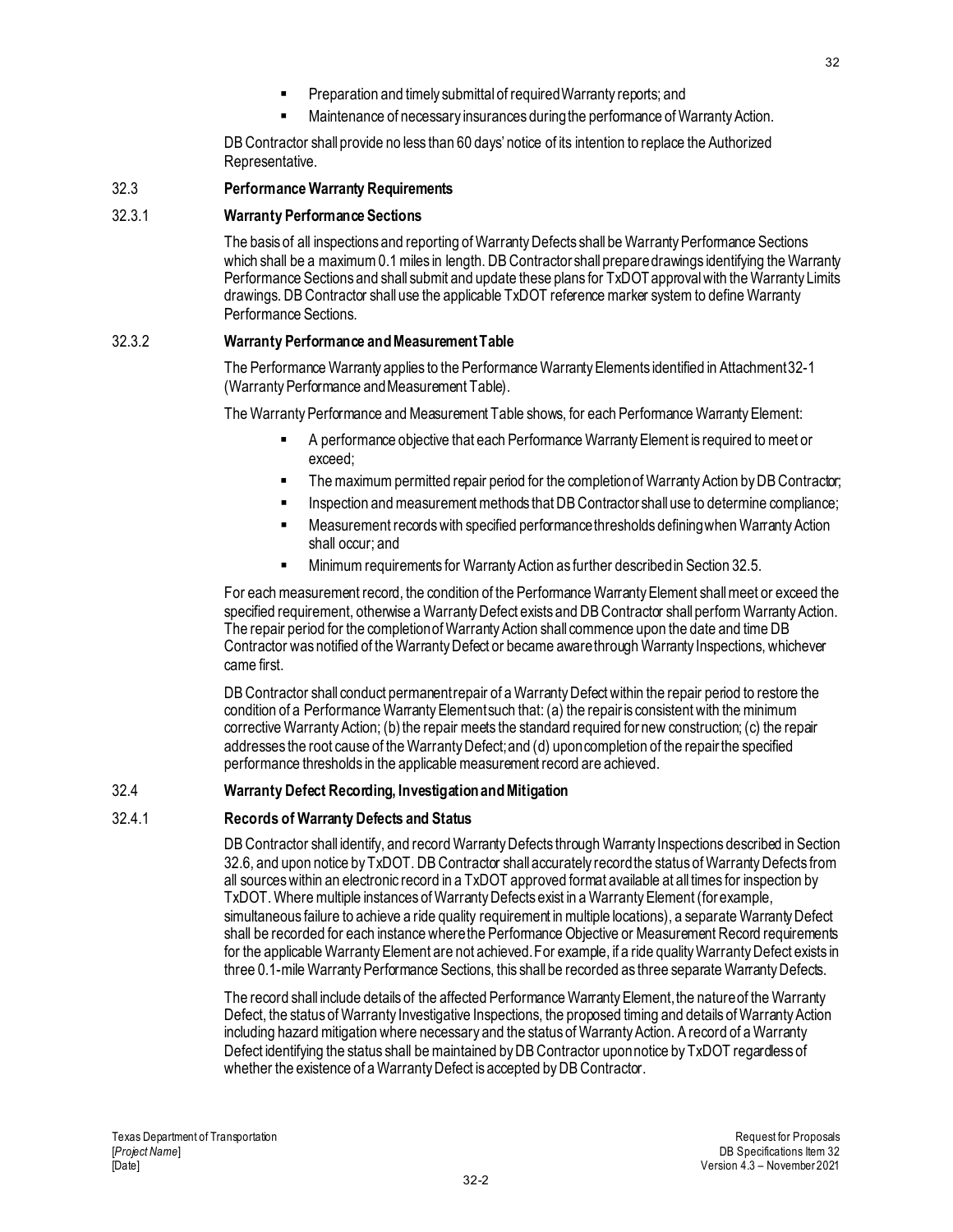#### 32.4.2 **Warranty Defect Notice and Investigative Inspection**

TxDOT may provide notice to DB Contractor of one or more Warranty Defects at any time before the end of the Warranty Term. Transmittal by TxDOT to DB Contractor of a Specialist Inspection in accordance with Section 32.6.4 showing the existence of a Warranty Defect shall constitute notice under this Section 32.4.2. DB Contractor shall respond to TxDOT within 7 days following TxDOT's notice with an invitation to TxDOT to jointly inspect the Warranty Defect(s) identified in TxDOT's notification (a "Warranty Investigative Inspection") in accordance with Section 32.6.3.

Following the Warranty Investigative Inspection, DB Contractor may confirm in writing its objection to the Warranty Defect notification and its intention to seek Dispute Resolution in accordance with the Contract Documents. Any such objection shall be issued no later than 28 days following the Warranty Investigative Inspection and shall include observations and evidence from the inspection. The attendance by DB Contractor and TxDOT at the Investigative Warranty Inspection and DB Contractor's subsequent written objection shall be a condition precedent to DB Contractor's initiation of Dispute Resolution procedures under the Contract Documents. Failure to issue an objection within 28 days following the Warranty Investigative Inspection shall be deemed DB Contractor's acceptance of the existence of Warranty Defect(s) notified by TxDOT and DB Contractor's acknowledgement of the Warranty Action Plan obligations set forth in Section 32.5.1.

#### 32.4.3 **Warranty Defect Requiring Hazard Mitigation**

TxDOT will determine in its sole discretion whether a Warranty Defect requires hazard mitigation, taking into consideration whether the Warranty Defect:

- Represents an immediate or imminent health or safety hazard to Users or workers;
- Risks immediate or imminent structural failure or deterioration;
- Provides an immediate or imminent risk of damage to a third party's property; or
- Provides an immediate or imminent risk of damage to the environment.

Upon notification by TxDOT that hazard mitigation is required, DB Contractor shall immediately implement hazard mitigation of a Warranty Defect within 24 hours of TxDOT notice and shall continue hazard mitigation until the hazard no longer exists, followed by permanent repair within the time period specified on the Warranty Performance and Measurement Table. Alternatively, DB Contractor may request that TxDOT perform hazard mitigation on DB Contractor's behalf.

If DB Contractor fails to complete hazard mitigation within 24 hours following TxDOT notification, or if DB Contractor requests that TxDOT perform hazard mitigation on its behalf, TxDOT shall be entitled to perform such hazard mitigation using its own resources and the cost of any such action performed by TxDOT shall become a debt due from DB Contractor to TxDOT.

TxDOT may, at its sole discretion, perform with its own forces or have performed by a third party the hazard mitigation of a Warranty Defect without notification to DB Contractor. TxDOT's performance of hazard mitigation, whether or not notified to DB Contractor, shall not excuse DB Contractor from its obligation to perform Warranty Action to affect a permanent repair of any Warranty Defect.

#### 32.4.4 **Maintenance Activities by Others**

To the extent such activities are not DB Contractor's responsibility under the Warranty described in this Item 32 and Section 3.8 of the General Conditions, TxDOT or other applicable Governmental Entity will perform the following:

- Mowing, litter control, sweeping, debris removal, and vegetation control for the Performance Warranty Elements;
- Repair of incident damage to the Performance Warranty Elements;
- Hazard mitigation activities for the Performance Warranty Elements that TxDOT elects to perform itself or that DB Contractor requests that TxDOT performs on its behalf in accordance with Section 32.4.3); and
- Routine maintenance, renewal and replacement activities for all elements other than the Performance Warranty Elements.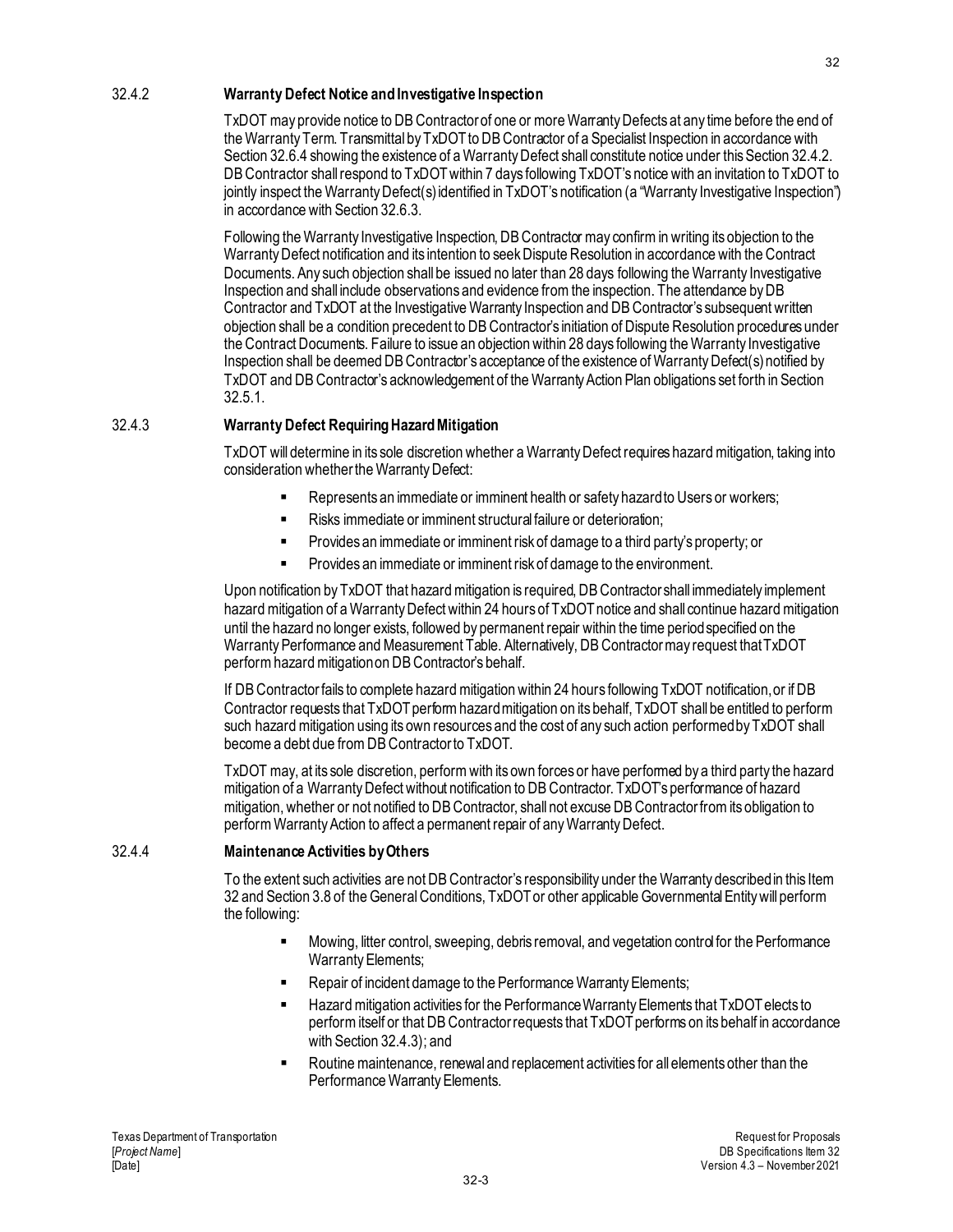Performance of the above maintenance activities by TxDOT or other Governmental Entity (or lack thereof) shall not relieve DB Contractor of its Warranty obligations.

#### 32.5 **Warranty Action Requirements**

#### 32.5.1 **Warranty Action Plan**

Within 28 days after the Warranty Investigative Inspection described in Section 32.4.2, DB Contractor shall submit the Warranty Action Plan for TxDOT review and approval. The Warranty Action Plan shall include the timing, scope, and nature of Warranty Action that DB Contractor proposes. The Warranty Action Plan shall comply with or exceed the minimum corrective Warranty Action applicable to the Warranty Defect as shown on the Warranty Performance and Measurement Table and shall demonstrate that the Warranty Action addresses the root cause of the Warranty Defect, so that upon completion of the Warranty Action there will be no risk of a recurrence of the Warranty Defect. As part of the Warranty Action Plan, DB Contractor shall submit details of how its organization will be established and maintained to effectively manage all elements of the Warranty Action in compliance with the requirements for the Project Management Plan (Section 4.2 of the General Conditions) and the Quality Management Plan (Section 4.3 of the General Conditions).

DB Contractor shall perform the Warranty Action in accordance with the requirements of this Item 32 and the approved Warranty Action Plan. DB Contractor's responsibility to correct Nonconforming Work is set forth in Section 5.3 of the General Conditions and shall be applicable to all Warranty Action.

All Warranty Action shall follow the design and construction requirements within the Contract Documents applicable to the original design, installation or construction, unless changes to design and construction requirements are needed to address the root cause of the Warranty Defect. Where a change in design requirements is needed, the Warranty Action Plan shall include all necessary design Submittals, such as a pavement design revised by DB Contractor and signed and sealed by a Licensed Professional Engineer (PE) consistent with Section 16.4.1.4 of the Design-Build Specifications, with design changes to address the root cause of the Warranty Defect.

#### 32.5.2 **Evidence for Completion of Warranty Action**

Within 28 days after completion of Warranty Action, DB Contractor shall prepare and submit to TxDOT proof documents and conduct joint inspections as approved by TxDOT to verify that each Warranty Defect has been satisfactorily repaired. DB Contractor shall demonstrate that: (a) the repair is consistent with the minimum corrective Warranty Action; (b) the repair meets the standard required for new construction; (c) the repair addresses the root cause of the Warranty Defect; and (d) the specified performance thresholds in the applicable measurement record are achieved. DB Contractor shall submit evidence to TxDOT to verify that the permanent repair of each Warranty Defect meets the above requirements. Such evidence shall include, where applicable, Specialist Inspections performed in accordance with Section 32.6.4.

When a Performance Warranty Element is renewed or replaced through Warranty Action, and upon the first installation of the renewed or replaced Element into the Project, DB Contractor shall not have the benefit of any repair period and the Warranty Action shall not be considered complete until the performance threshold for each affected Performance Warranty Element is met or exceeded for each measurement record in the Warranty Performance and Measurement Table.

#### 32.5.3 **Warranty Action to be Completed within Warranty Term**

The existence of a repair period for Warranty Action is the maximum period permitted for repair and shall not excuse DB Contractor from completing the repair of all Warranty Defects within the Warranty Term. DB Contractor shall perform Warranty Action so that every Warranty Defect, including any Warranty Defect first identified within the final 6 months of the Warranty Term, has been permanently repaired before the end of the Warranty Term. Prior to the end of the Warranty Term, DB Contractor shall submit to TxDOT a complete set of Record Drawings and supporting calculations and details that accurately show all Warranty Actions and any other changes to the Project during the Warranty Term.

#### 32.5.4 **Requirements for Pavement Warranty Action**

If DB Contractor proposes a permanent repair of a pavement Warranty Defect that includes diamond grinding of the pavement surface, DB Contractor shall submit a Warranty Action Plan that provides information regarding equipment and work methods equivalent in detail to that provided in TxDOT Standard Specification Item 585 (Ride Quality for Pavement Surfaces). The maximum cumulative depth of grinding of any pavement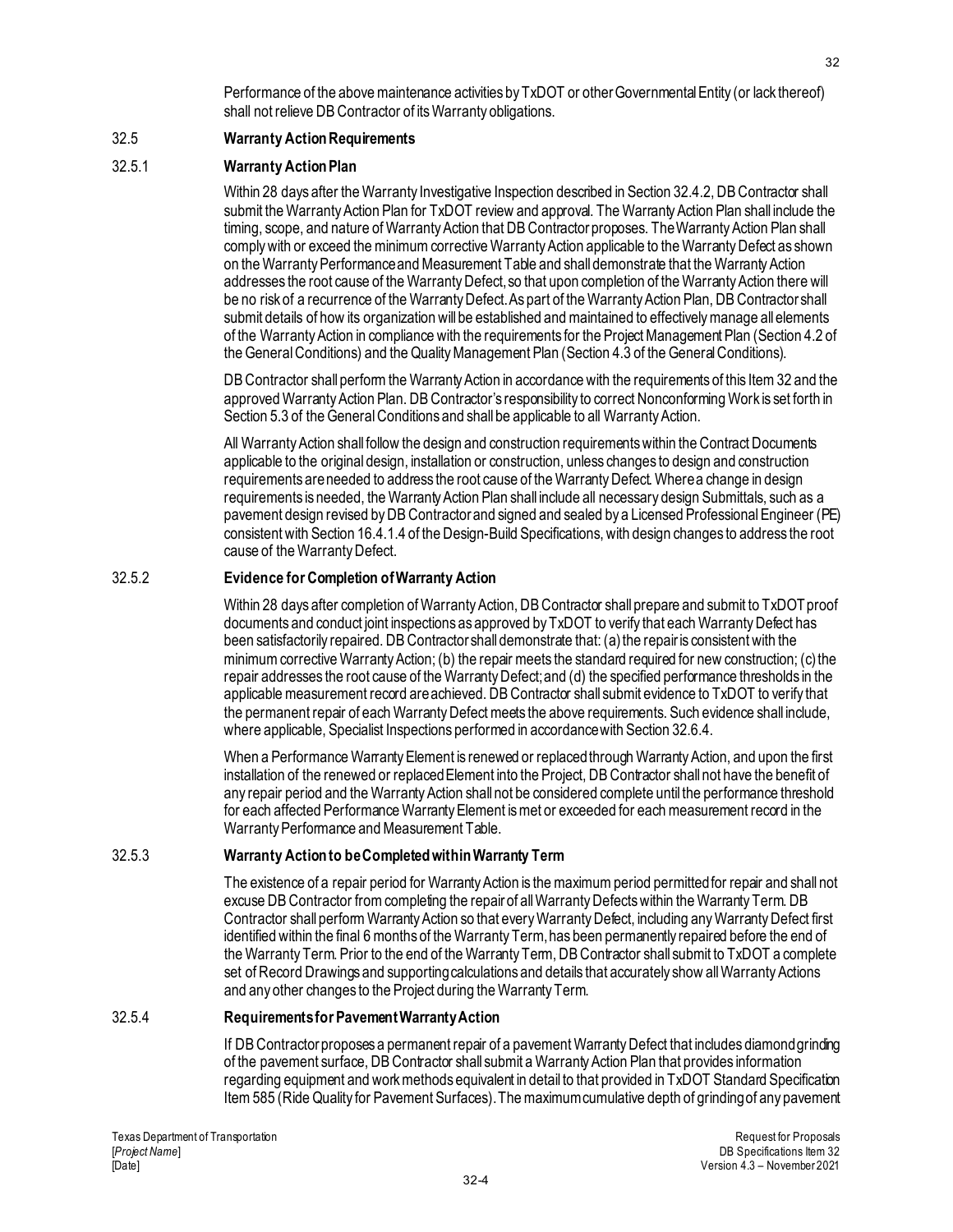surface shall be ¼" and DB Contractor shall, at TxDOT's sole discretion, provide evidence that this requirement has been achieved by coring of the pavement. Diamond grinding shall not be permitted as a repair method for Warranty Defects in flexible pavement.

For any new pavement construction within the Warranty Limits (including new pavement construction performed as a permanent repair of a Warranty Defect), the requirements of Section 16.5.2 shall apply. For any locations repaired through Warranty Action, including tie-ins to adjacent construction, that fail to meet or exceed the smoothness requirements of Section 16.5.2, DB Contractor shall perform further Warranty Action acceptable to TxDOT at DB Contractor's sole expense.

#### 32.5.5 **Damage to other Elements caused by Warranty Action**

Whenever a Warranty Action disturbs, alters, removes or changes any Element other than a Performance Warranty Element, DB Contractor shall restore the affected Element to a condition no less favorable than its original condition before it was subject to Warranty Action. If the Warranty Action requires removal of or causes damage to adjacent Elements such as pavement markings, guardrail or signs, DB Contractor shall reinstate such Elements to as-new condition as part of the Warranty Action.

#### 32.5.6 **Project Management Requirements for Warranty Action**

Whenever Warranty Action is undertaken that requires design work or construction work, DB Contractor shall, unless otherwise approved by TxDOT, follow all the requirements of Section 4.2 of the General Conditions in connection with Project Management.

#### 32.5.7 **Quality Requirements for Warranty Action**

Whenever Warranty Action is undertaken that requires design work or construction work, DB Contractor shall, unless otherwise approved by TxDOT, follow all the requirements of Section 4.3 of the General Conditions in connection with quality management. DB Contractor shall cause all construction work and materials in connection with Warranty Action to be inspected at the frequencies required in compliance with Section 4.3 of the General Conditions and the TxDOT Quality Assurance Program for CDA/Design-Build Projects (QAP). Depending upon the nature of the Warranty Action, TxDOT may waive any or all of the following requirements at its sole discretion:

- Submittal of design in stages of development in accordance with Attachment 4-1 of the General Conditions;
- Employment of one or more independent organization(s) complying with the requirements for the Independent Quality Firm (IQF) and Professional Services Quality Assurance Firm (PSQAF) in accordance with Section 4.3 of the General Conditions;
- Employment of professional services personnel and staffing including the assignment of a Professional Services Quality Control Manager (PSQCM), Engineer of Record, and a Professional Services Quality Assurance Manager (PSQAM) in accordance with Attachment 4-1 of the General Conditions; or
- Employment of construction services personnel and staffing including the assignment of a Construction Quality Control Manager (CQCM)in accordance with Attachment 4-1 of the General Conditions.

#### 32.5.8 **Traffic Control for Warranty Action**

During the performance of Warranty Action, DB Contractor shall implement the requirements of Item 26.

Where Warranty Action is necessary, DB Contractor shall coordinate its Traffic Management Plan with the traffic management to be performed by TxDOT, Governmental Entities, [or] Utilities [or the Systems Integrator] having maintenance jurisdiction within the Warranty Limits or on adjacent facilities, to minimize disruption to Users. DB Contractor shall coordinate directly with such entities.

The Lane Closure process shall follow the requirements of Exhibit 15 to the DBA. TxDOT reserves the right to implement Lane RentalCharges for Warranty Action in accordance with the requirements of Section 8.7.2 of the General Conditions.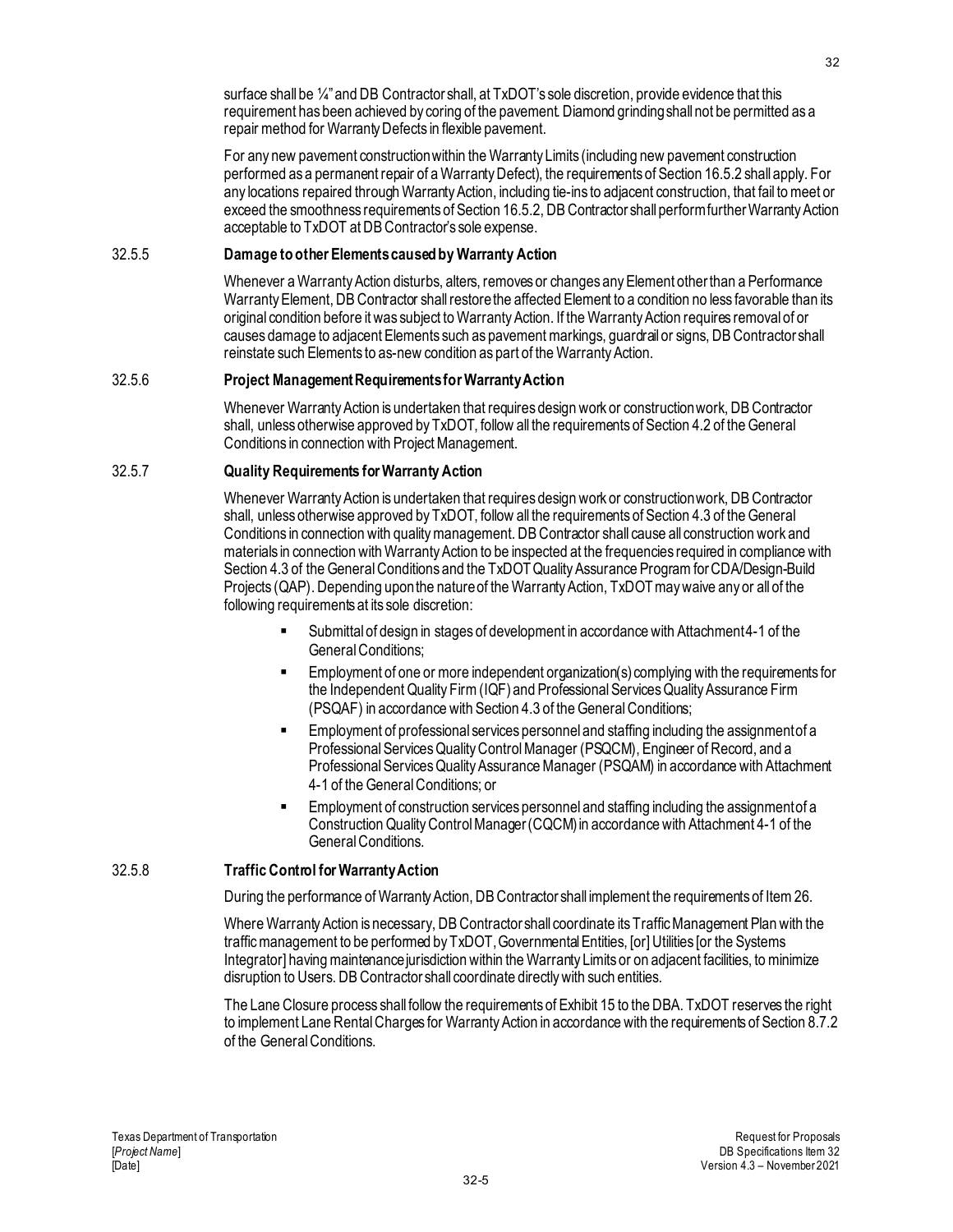#### 32.6 **Warranty Inspections**

#### 32.6.1 **Warranty Annual Inspections**

Warranty annual inspections are required to identify and categorize newly identified Warranty Defects and plan Warranty Actions and shall be undertaken within 30 days prior to each anniversary of the Warranty Term.

DB Contractor shall offer to TxDOT no fewer than three dates for a Warranty annual inspection during normal business hours within the 28 days prior to each anniversary of Final Acceptance. DB Contractor shall provide transportation and safe access for up to two TxDOT personnel.

At a minimum, the Warranty annual inspections will consist of a road speed traverse of all mainlanes (separately in each travel direction), frontage roads, cross streets, direct connectors and ramps as applicable within the Warranty Limits in a manner that permits visual inspection of all Performance Warranty Elements from the inspection vehicle. TxDOT may, in its sole discretion, include more detailed hands-on inspection of selected Performance Warranty Elements taking into consideration:

- **Deterioration trends such as an increase in pattern and frequency of previously identified** Warranty Defects;
- Warranty Defects that have been identified in a previous Warranty Inspection or the latest Specialist Inspection analysis report that need to be monitored because there is a risk of their deterioration;
- Extreme weather events or Incidents have occurred and TxDOT has notified DB Contractor that these may have affected Warranty Elements; or
- Reports or complaints have been received from a third party.

Where a more detailed visual or hands-on inspection is required by  $Tx$ DOT, DB Contractor shall ensure that personnel attending have the necessary experience and qualifications appropriate for the type of inspection being performed.

#### 32.6.2 **Warranty Verification Inspections**

Warranty verification inspections are required to confirm the adequacy of any completed Warranty Action on previously identified Warranty Defects and shall be undertaken as needed no later than 28 days after DB Contractor considers the Warranty Action to be complete. For Warranty Action to pavement, DB Contractor shall undertake pavement surveys in accordance with Section 32.6.4 to verify that permanent repairs of Warranty Defects meet specified ride quality and other pavement requirements.

#### 32.6.3 **Warranty Investigative Inspections**

Warranty Investigative Inspections are required to establish the basis of any differences of opinion between TxDOT and DB Contractor regarding the existence, nature and extent of Warranty Defects.

DB Contractor shall offer to TxDOT no fewer than three dates for a Warranty Investigative Inspection during normal business hours within the 28 days following TxDOT's notice. Failure by DB Contractor to offer or attend a Warranty Investigative Inspection shall be deemed DB Contractor's acceptance of the existence of the Warranty Defect(s) notified by TxDOT.

Upon agreement by the Parties of a date for the Warranty Investigative Inspection, DB Contractor shall provide safe access to no fewer than two TxDOT employees for such inspection, which shall be attended by DB Contractor personnel with qualifications and experience appropriate to the nature of the Warranty Defect.

#### 32.6.4 **Specialist Inspections**

TxDOT will undertake:

 Annual survey of pavement condition for every travel lane of the entire Project, including main lanes, ramps greater than 0.5 mile in length, cross streets and frontage roads, undertaken using automated condition survey equipment to measure all necessary criteria including: ruts, ride quality and pavement surface distresses according to the "Inspection and Measurement Method" set forth in the Warranty Performance and Measurement Table;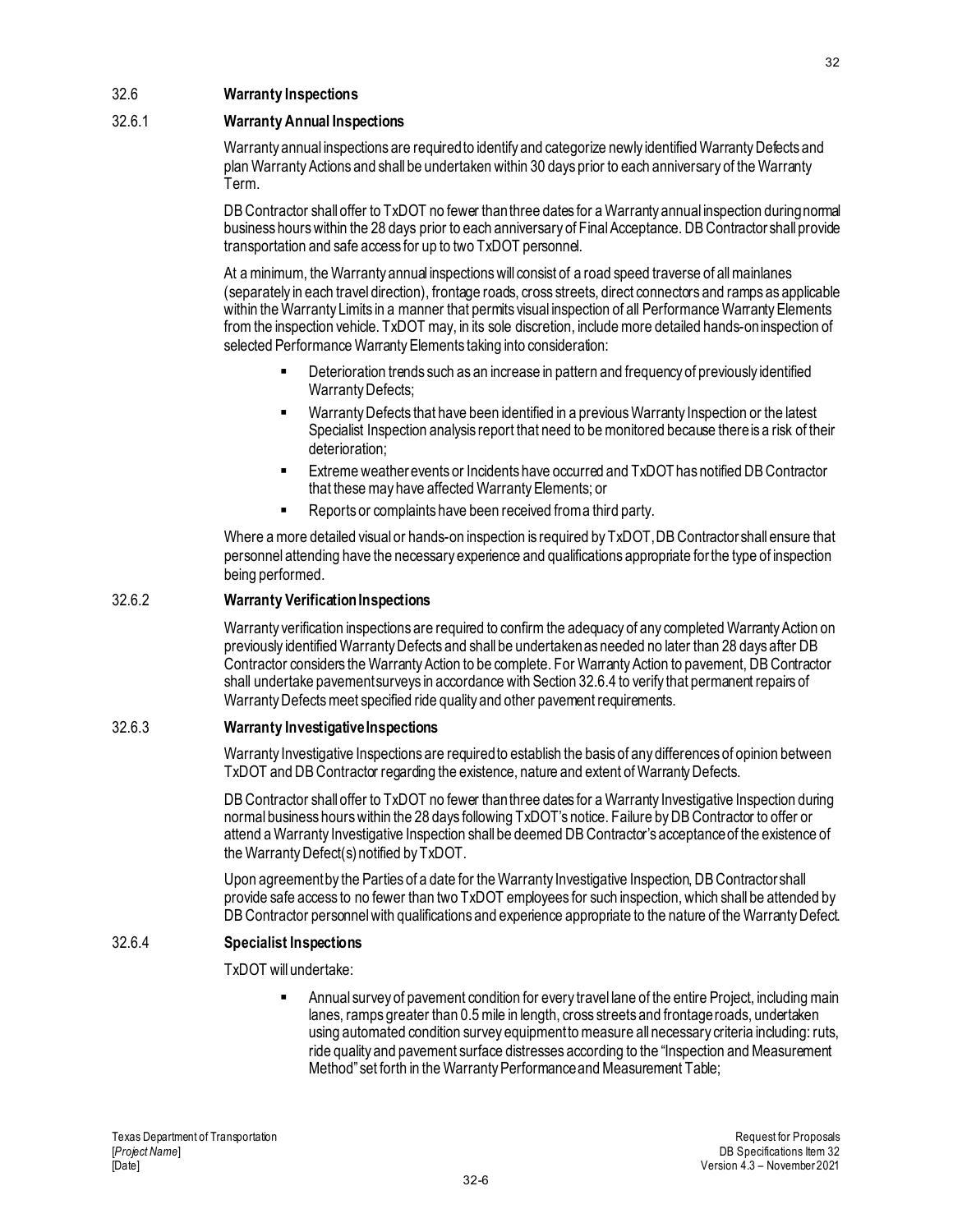- Inspections of drainage Elements, including headwalls, wingwalls, junctions, manholes, energy dissipaters pipes and non-bridge class culverts in accordance with Good Industry Practice, Chapter 13 of the TxDOT *Hydraulic Design Manual*, and *AASHTO Culvert and Storm Drain System Inspection Guide*; and
- Routine inspections, to the extent required, for all structures within the Warranty Limits in compliance with the latest FHWA / National Bridge Inspection Standards (NBIS) and TxDOT requirements.

TxDOT will make the results of these Specialist Inspections available to DB Contractor together with an analysis showing the number and type of Warranty Defects within each Warranty Performance Section for each line item in the Warranty Performance and Measurement Table. No later than 14 days after receipt of the Specialist Inspection data and analysis, DB Contractor shall:

- Identify all Warranty Defects within each Warranty Performance Section established by the Specialist Inspection analysis report and Warranty annual inspection and enter these Warranty Defects in the electronic record described in Section 32.4.1;
- Use the results of Specialist Inspection analysis report to prioritize Warranty Action; and
- Identify any results of the Specialist Inspections that require further investigation and schedule the necessary Warranty Investigative Inspections in accordance with Section 32.4.2.

#### 32.6.5 **Final Warranty Inspection and Warranty Punch List**

No later than 60 days prior to expiration of the Warranty Term, DB Contractor shall arrange a final Warranty Inspection to be conducted jointly with TxDOT following the procedures for the Warranty annual inspections in Section 32.6.1. TxDOT and DB Contractor shall produce a punch list of any Elements requiring Warranty Action. TxDOT and DB Contractor shall also jointly review completed Warranty Action including repairs, corrections and replacements pursuant to the Warranty. TxDOT may also conduct such other investigation as may be necessary to evaluate whether the conditions to Final Warranty Acceptance have been met.

TxDOT will issue a certificate of final acceptance at expiration of the Warranty Term provided that all of the following conditions have been satisfied:

- TxDOT has determined that the Warranty Action, including punch list items and repairs, corrections or replacements pursuant to a Warranty, meets the standards set forth in this Item 32, including applicable detailed performance criteria set forth in the Warranty Performance and Measurement Table;
- TxDOT has received (i) evidence satisfactory to TxDOT that all Persons eligible to file a claim against the Warranty Bond have been fully paid and (ii) unconditional releases of Liens and stop notices from all Subcontractors who filed preliminary notice of a claim against the Warranty Bond; and
- The statutory period for Subcontractors to file a claim against the Warranty Bond has expired and no such claims have been filed.

#### 32.7 **Warranty Records**

For all Warranty Records, DB Contractor shall establish an Electronic Content Management System (ECMS) and shall follow the document storage and retrieval requirements set forth in Section 4.2.1.2 of the General Conditions. DB Contractor's document management system shall be compatible with TxDOT's current ECMS.

DB Contractor shall cause all Warranty Records to be stored in a manner that allows retrieval of such data and records by reference to the applicable TxDOT reference marker system and Warranty Performance Section.

Warranty Records shall be kept throughout the Warranty Termand shall be provided to TxDOT in accordance with Section 5.13.4 of the General Conditions.

#### 32.8 **Reporting Requirements**

DB Contractor shall submit an annual report to TxDOT within 30 days after each anniversary of Final Acceptance. This annual report shall include the following elements: